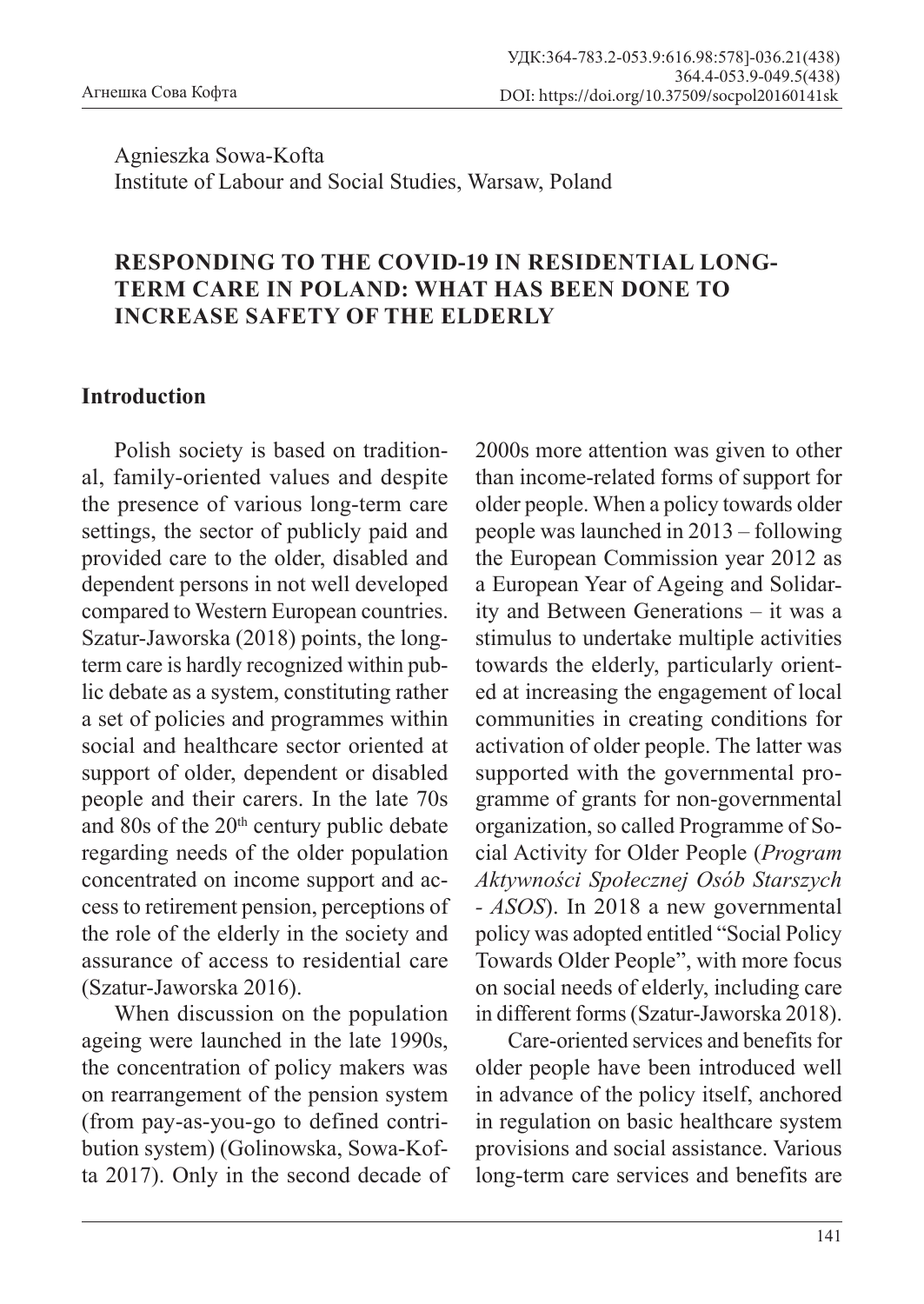granted within the publicly funded healthcare system, social assistance and social security. In principle, cash benefits – so called nursing supplement - are granted from the social security universally, for all citizens covered with social insurance who reach the age of 75 or more. Additionally, those who are not covered by the social security can be granted a nursing benefit with family benefits system, financed from the central taxes.

Home care services can be granted by local self-governments and social assistance office. Still, about one third of the local governments does not provide this type of services as it is not obligatory and depends on the local authorities' ability to provide them. Similarly, local authorities can provide specialized care services, including services for people with psychiatric disorders. Home nursing services are provided based on the decision of a primary care physician by a community nurse. Nursing services are managed by primary care units and finances from the health insurance.

Residential care services are also granted within health and social assistance systems. Nursing and care institutional services are available for people in most severe health conditions (assessed as 40 points or below on the Barthel scale) and funded from the health insurance. Residential care in social welfare homes is available for people for whom family is unable to provide care and who need assistance in their activities. Despite a variety of types of services, their use is low. Estimates show that less than 1.1%

of older people receive care in public residential facilities either in the health or social sector.

The outbreak of Covid-19 put a pressure on long-term care from the first weeks of the pandemic. As in most of European countries, United States and Canada particularly residential care facilities were in danger of an outbreak and its negative consequences, including deaths of cared for. The pandemic immediately and painfully depicted weaknesses of the long-term care system. The article presents information on the Covid-19 epidemic in Poland and discusses methods adopted to respond to the outbreak in residential long-term care in the first months of the pandemic.

# **Covid-19 outbreak in Poland**

The first case of Covid-19 was diagnosed in Poland in the first week of March 2020, several weeks after the outbreak in Western and Southern Europe. First cases were not related to long-term care but diagnosed among tourists coming back from Germany and Italy, but already mid-March cases in hospitals and long-term residential facilities were reported as well. The government decided to lockdown the economy and restrict mobility, as well as promote physical and social distancing as an immediate response to the outbreak, thus the number of cases was growing moderately reaching 2.2 thousand by the end of March. It should be noted however that the number of cases has been steadily growing since then, with the highest slope in October, reaching over 149 thousand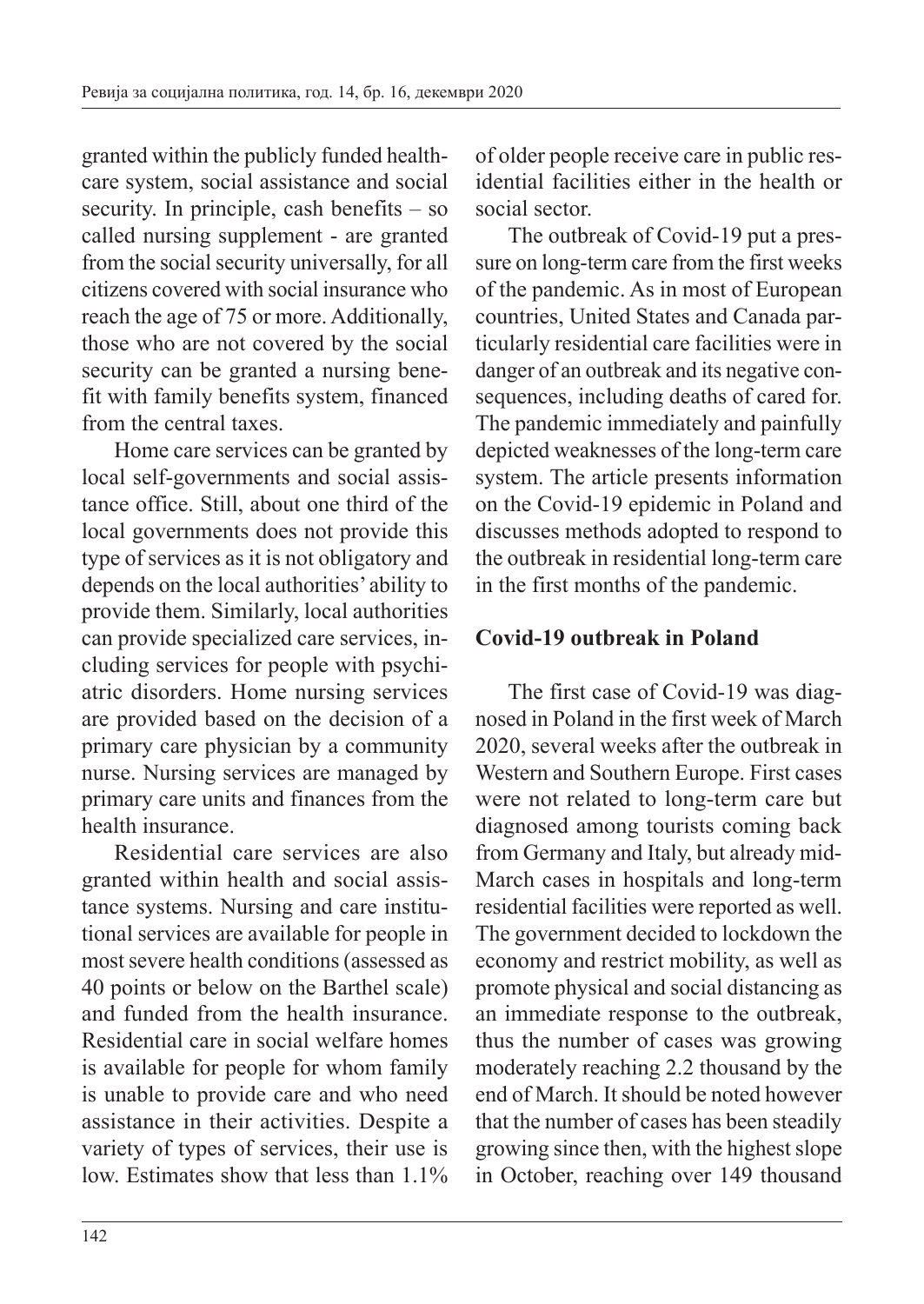cases/3308 deaths altogether and daily increase of 8.1 thousand cases on October 15<sup>th</sup>.

Older people constitute a large share of depicted cases and were mostly severely affected by negative consequences of the disease, including death. The data available at the end of May, following two months of the pandemics, showed that people aged 65 years or more constituted about 80% of all Covid-19 deaths and people aged 80 years or more about 44%1 .

### **How long-term care was affected?**

Monitoring the number of infections in long-term care is difficult as officially published data does not point to infections by their source and the system of reporting has changed several times over the months following the outbreak. Also procedures related to access to SARS-Co-2 tests have been changing over time which has an impact on the number of diagnosed cases.

First cases of Covid-19 in long-term care institutions were diagnosed mid-March and were extensively covered by the media due to the problems that immediately occurred. Residential care was highly unprepared for the pandemic. Most frequently reported problems included poor access to SARS-Co-V-2 tests at the LTC facilities and problems with assurance of isolation of patients, particularly lying persons, at the facilities. Reasons of infections varied, but were similar to

reported in other countries and included insufficient or even lack of protective equipment (masks, shields, gloves), insufficient preventive procedures, as well as multiple employment of nurses who often work at hospitals and care homes. Other problems were also reported, particularly with poor access to healthcare in social welfare homes. Studies show that transmission of COVID-19 is caused not only by symptomatic personnel or patients, but also asymptomatic family members or staff which fastens the paths of infection transmission (Comas-Herrera et al. 2020). At the same time older and disabled population are at the highest risk of negative consequences of infections, including death, due to multiple health problems. Symptoms of infection in older population may vary, including not only fever, caught and dyspnoea, but also diarrhoea, problems with memory and delirium, loss of appetite and falls – most of them are typical for population living residents and nursing homes, thus the illness is even more difficult to distinguish from other diseases.

According to the governmental data of early June 2020 about 9% of COV-ID-19 cases were related to infections in long-term care facilitates in Poland: 3% in nursing and care homes and 6% in social welfare homes (Rządowe Centrum Bezpieczeństwa 2020). Still, the data on the sources of infections are not very accurate pointing to a large share of other (unknown) sources (41%) and with the increasing number of cases sources become more difficult to trace. In the summertime

*<sup>1</sup> Following information published on Twitter by the Ministry of Health.*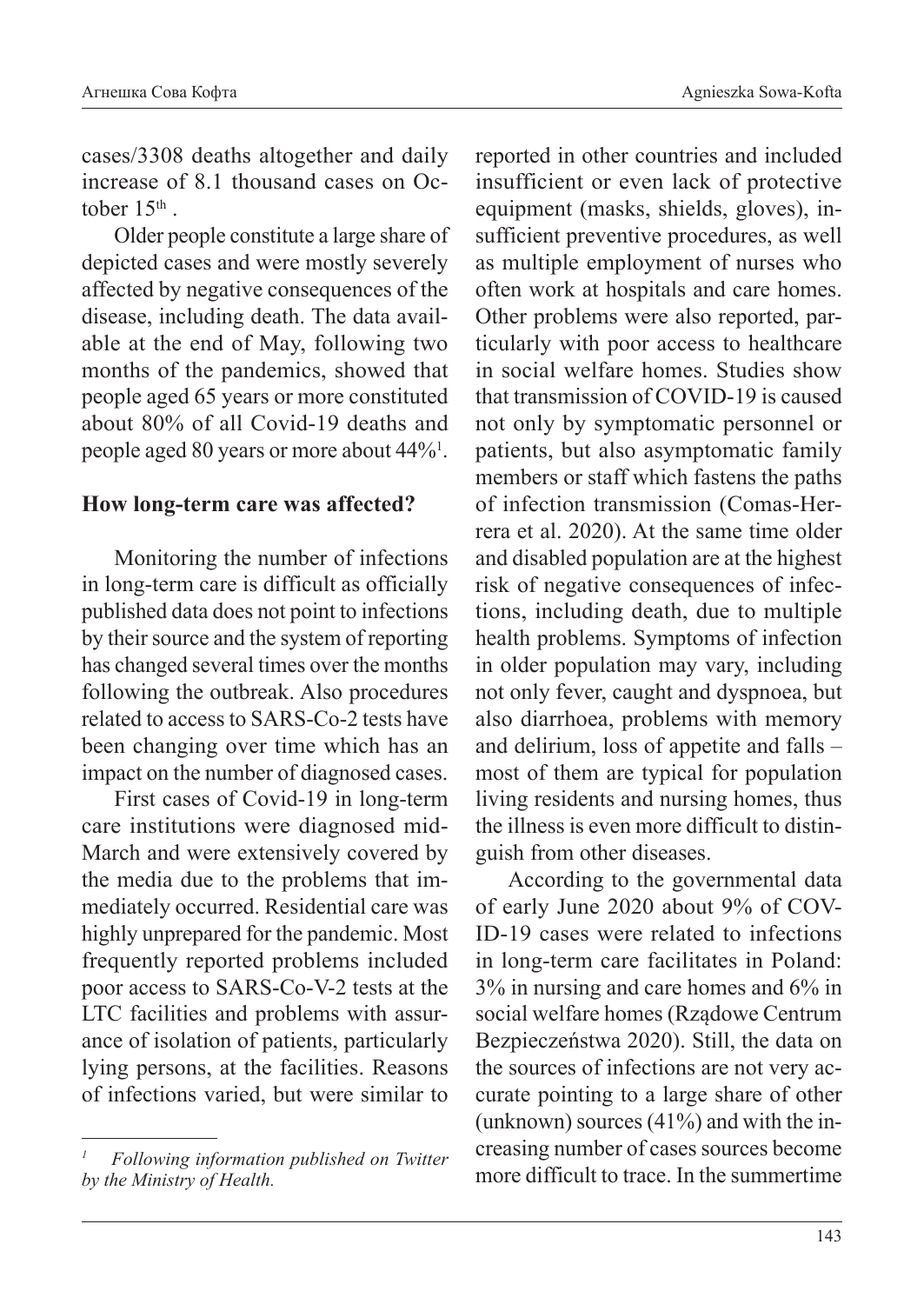the importance of long-term care units as sources of infections was decreasing as other sources became prominent: clubs and parties, weddings and infections in factories. In September school were reopened and the economy was back in full, both contributing to growing number of COVID-19 cases. By mid-October COVID-19 was reported in 113 social welfare homes<sup>2</sup>, out of about 800. The number of care and nursing homes with reported COVID-19 cases is not covered by publicly available data. However, the number of private care facilities with infected patients is not monitored, so there is no full picture of infections in residential long-term care.

First cases of COVID-19 in social welfare homes and nursing and care homes were monitored by media with multiple problems reported. As long-term care is understaffed, shortages in the number of nurses and carers quickly became evident in facilities struggling with infections. In some facilities staff had to work even if experiencing COVID-19 symptoms as there was no replacement and there were several cases reported where only few of the care staff stayed on positions per facility, working day and night. Administrative bodies tried to mobilize personnel – nursing and carers - from other facilities, but struggled with difficulties. Problems with isolating infected persons and moving ill residents to hospitals were observed. Older people were reported to be confused and often not wanting to leave

facilities. In cases of residents' evacuation army intervened to move patients to hospitals. In many locations local community was supporting carers in residential homes by bringing food, beverages and protective equipment (masks, gloves), often home-made. With time the situation has improved, particularly with access to protective equipment and procedures, though some of the problems with moving patients to hospitals or staff shortages are still reported, particularly as the number of infection is steeply growing and the number of beds available in hospitals for treatment of COVID-19 patients decreases, due to high occupation rate.

# **Response to the crisis in residential care**

Not only the facilities themselves, but also public administration was caught by surprise by the pandemic and its impact on long-term care, which became one of the most vividly discussed issues in relation to the pandemic in mid-March. The decentralization of authority, with local authorities responsible for social welfare homes, and the split between healthcare and social sector had a negative impact on responding to the thread quickly and comprehensively. In case of social welfare homes, the management of the crisis depended on the ability of the local authorities and managers to mobilize the resources. Non-governmental organizations of the disabled people also became involved, lobbying for reaction of central authorities – the Ministry of Health and

*<sup>2</sup> http://www.dps.pl/koronawirus/*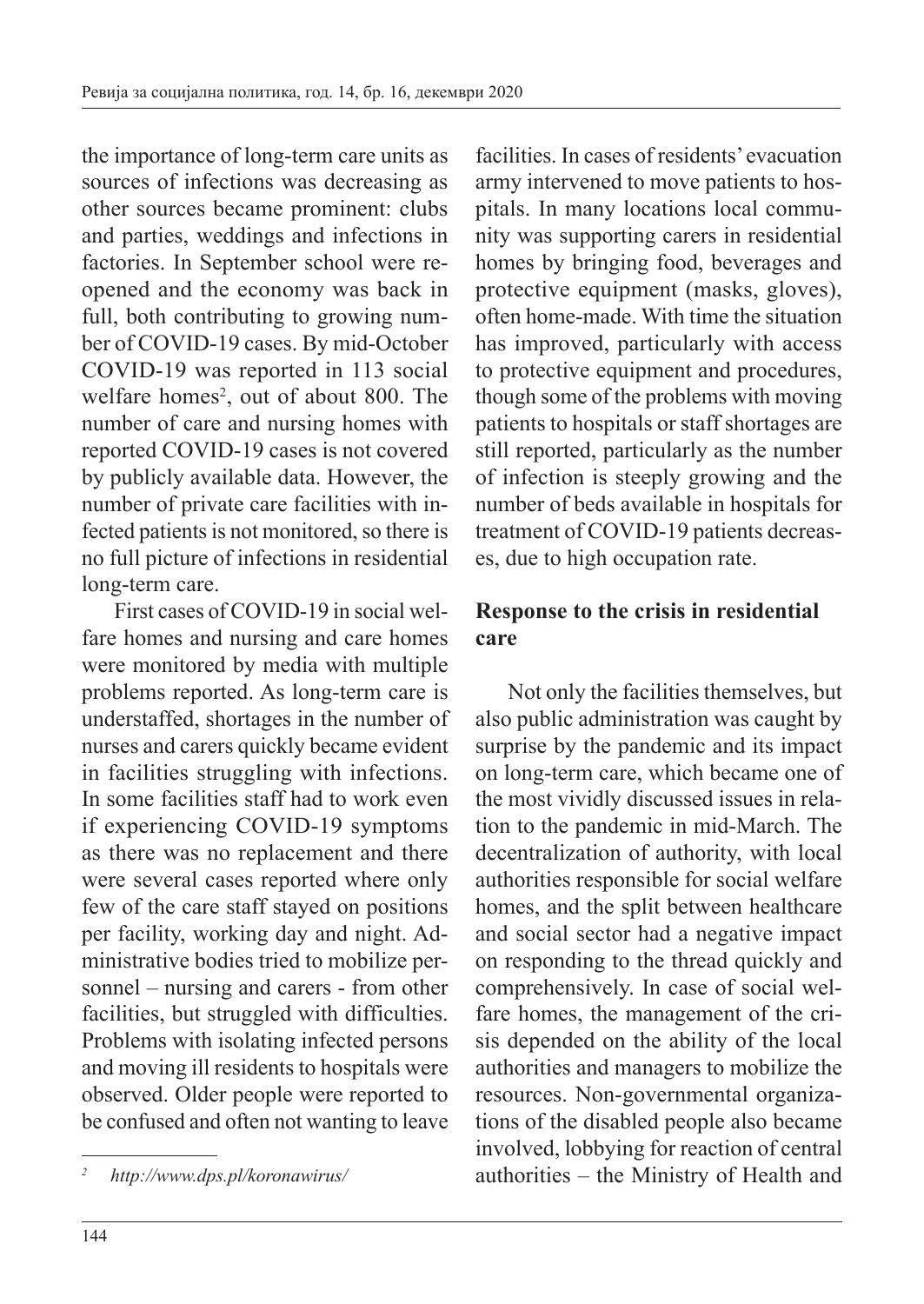the Ministry of Family, Labour and Social Policy.

Eventually, the reaction came from several bodies: local authorities organized supply for residential care facilities with reported COVID-19 cases, improved management in order to introduce prevention measures; the central government decided to put additional financial resources for equipping facilities and increasing the remuneration of medical and nursing staff at the facilities and consultancy bodies in cooperation with public administration provided framework for introducing preventive procedures. The latter were prepared and published under the supervision of the Ministry of Health and the Ministry of Family, Labour and Social Policy by the national consultant in infectious diseases and national consultants in nursing, long-term care nursing and geriatric nursing. Recommendations, published early

Table 1. Recommendations issued by the national consultant in infectious diseases<sup>1</sup>

**Recommendations of April 10th 2020 of the national consultant in infectious diseases for social welfare homes and medical care units**

Introduction of prohibition of employment for other employers, particularly in medical units

Considering quarantining staff in regions with high level of infections or transmission of infections in hospitals

Wearing protective masks, surgical mask alike and strict adherence to the hands disinfection procedure

Banning visits

Introducing daily temperature measurement of the personnel

Introducing twice a day measurement of residents' temperature and the number of breaths per minute

In cases of the temperature above 38 degrees Celsius and the number of breaths >22 per minute staff should contact primary care physician who should consider COVID-10 diagnosis informing the local sanitary inspectorate of the situation

*<sup>1</sup> http://www.dps.pl/koronawirus/inne/zalecenia-krajowego-konsultanta-w-dziedzinie-chorob-zakaznych-z-dnia-10042020-dla-dps-ow-i-jednostek-opiekunczo-leczniczych-22*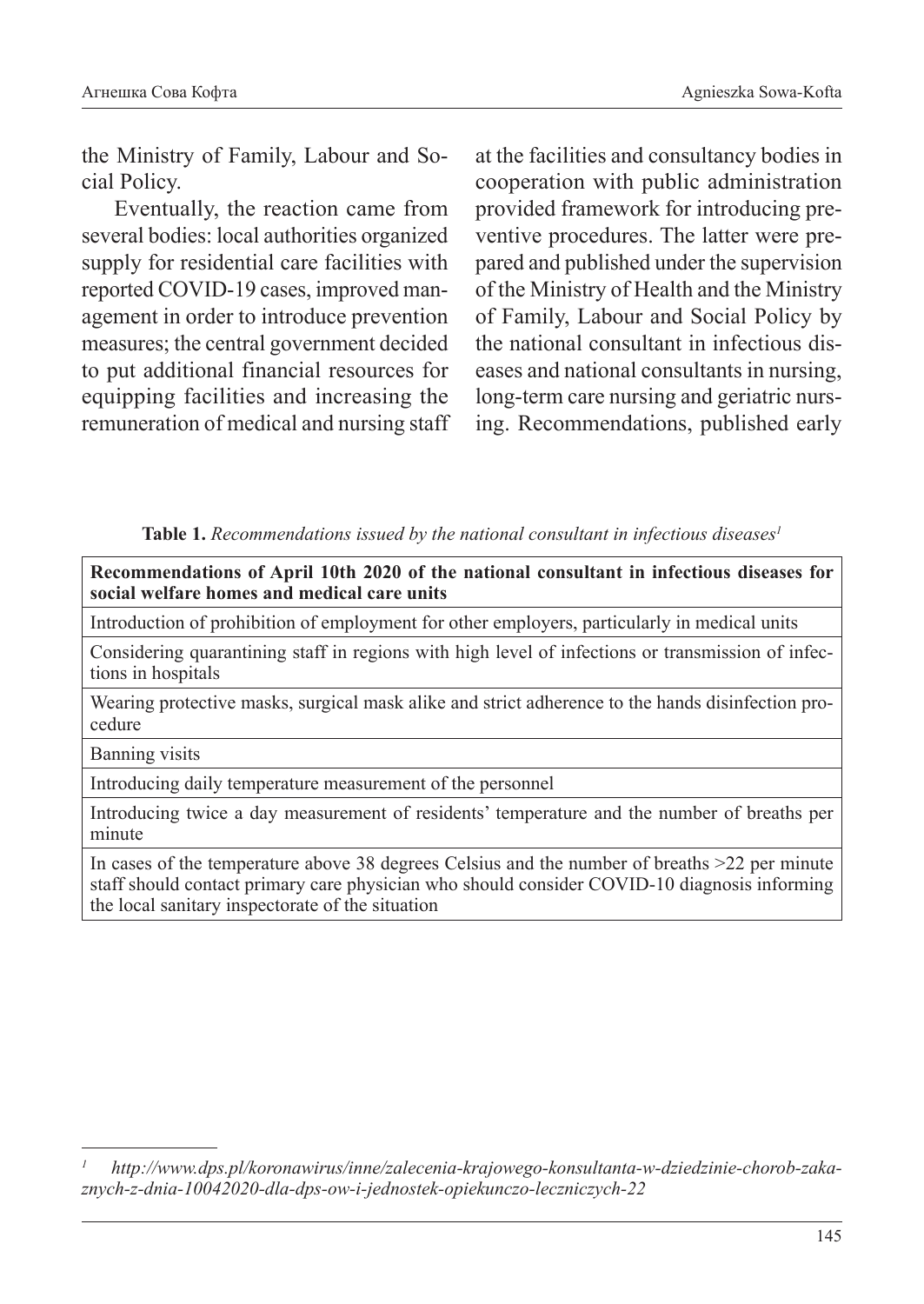**Table 2.** *Recommendations on organization of nursing and care services in long-term care in relation to the epidemic and the risk of infection with SARS-CoV-1 virus and development of COVID-19 taking into account recommendations of Polish Nursing Society, national consultant in long-term care nursing and national consultant in geriatric nursing1*

#### **Activities that should be undertaken in stationary and home services in order to decrease the risk of transmission:**

Restriction or prohibition of visits to patients in home care by family, friends and medical staff as well as complete suspension of visit to residents in institutions

Limiting a number of personnel (including medical staff) working directly with patients in nursing and care facilities to a necessary minimum:

In case of large medical entities separation of sub-teams and sub-sections of nursing and care units

- Due to higher risk of transmission in residential care it is recommended to limit outsourcing and employment of external nursing and care staff, those employed at other medical facilities as long as the system of management and epidemiological safety allows of personnel and patients

Change in the organization of work of medical staff employed in nursing and care units and having parallel employment in other medical units (in particular hospitals) by implementing telework and using ICT systems for consultations of patients in residential care

If a need of personal advice /consultation /examination of nursing and care resident occurs, it should be given with maximum epidemiological protection.

Informing and educating families of patients treated at home care as well as patients themselves on the need of social distancing of chronically ill, including the need for eliminating contacts of home care patients with people who were at potentially risky places are professionally active and may be a source of potential infection due to the nature of their work (public administration, trade workers)

#### **Prevention activities in residential long-term care:**

Management bodies should ensure education of personnel with respect to personal hygiene, hand hygiene and the possibility of transmission of SARS-CoV-2 virus causing COVID-19 (individual training, e-mail training, instructional video, posters) as well as the use of protection clothing (proper putting on, safe removal). Updating the knowledge on hygiene and separation of work and home environment.

Checking regularly messages of the Chief Sanitary Inspector and the Ministry of Health to follow changes in epidemiological situation caused by SARS-CoV-2 virus and follow the rules of qualification of patients for further procedures for in case of contact with persons with suspected infection. Cases that meet criteria of suspected infection should be reported to sanitary inspectorate.

Before working with patients, medical staff providing long-term home care services should perform self-control by measuring body temperature whilst in residential long-term care measurement is performed by a ward nurse, head of the unit or designated nurse on duty. Results of measurement should be noted in medical documentation.

*<sup>1</sup> https://www.gov.pl/web/zdrowie/zalecenia-dotyczace-organizacji-procesu-udzielania-swiadczen-pielegnacyjnych-i-opiekunczych-w-ramach-opieki-dlugoterminowej2*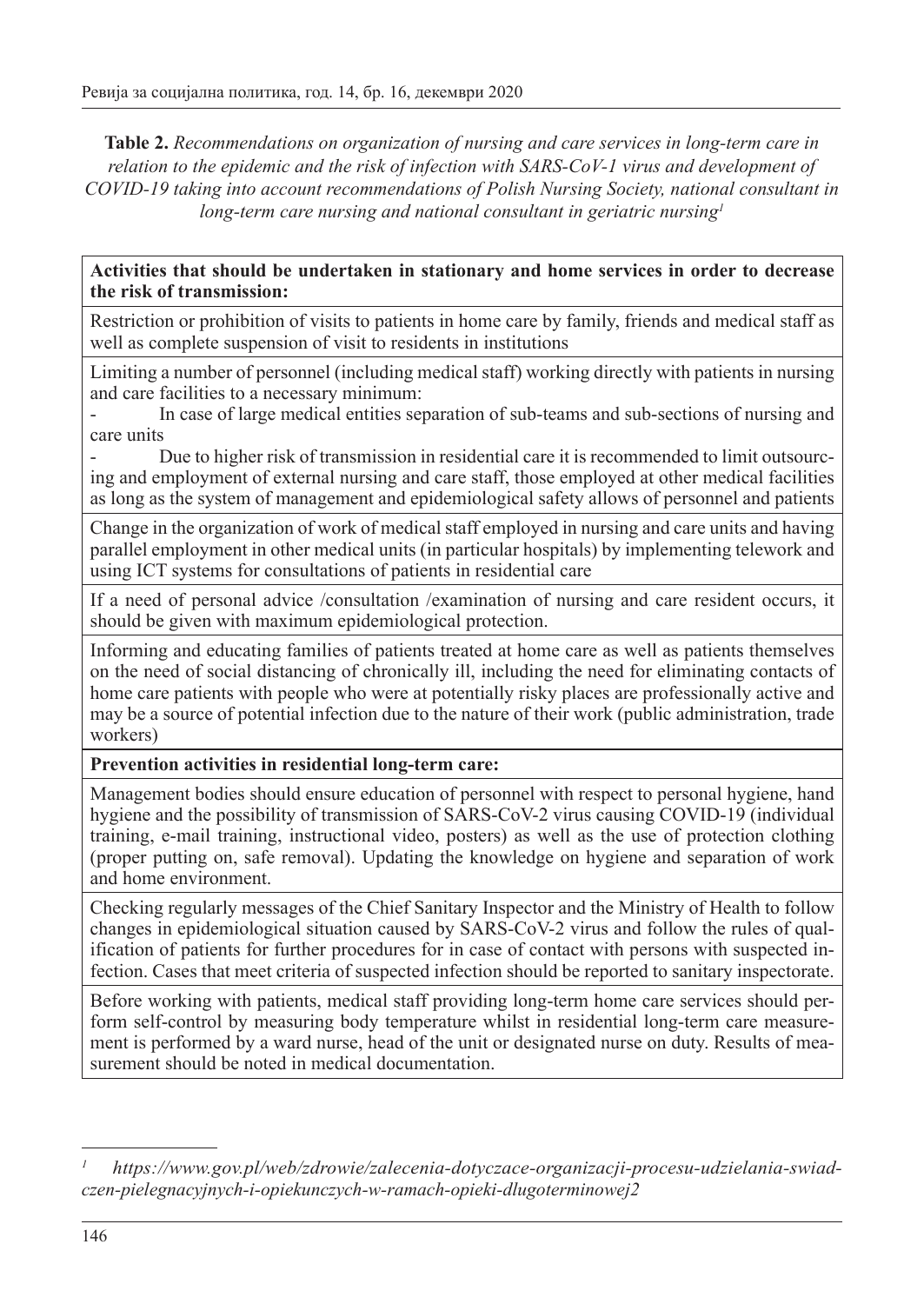In residential facilities isolation of people with suspected COVID-19 diseases should be assured (with access to toilet, equipped with personal protection, thermometer, tools for hands and environment disinfection), enabling safe stay at the facility under the support from medical doctor or nurse until the arrival of the sanitary transportation team.

Bearing in mind that residents of long-term care facilities, due to the pandemic are deprived of direct support and presence of relatives /informal carers and at the same time they cannot continue contacts via phone of the internet, nursing personnel is obliged to provide them due to their loneliness with the highest standards of care and emotional support.

Personal protective equipment should be used in accordance with epidemiological recommendations for limiting the spread of SARS-CoV-2 virus and COVID-19 disease, taking into account the available personnel, conditions and scope of activities.

Everyone working in long-term care should exercise all precautionary measures and undertake educational and preventive measures to reduce the risk of SARS-CoV-2 virus infection and COVID-19.

Medical briefings, organizational meetings and consultations between team members should take place in the form of telecommunication.

All available, reliable sources about the SARS-CoV-2 virus and COVID-19 disease should be used, e.g. on the website of the Department of Social Medicine and Public Health of the Medical University of Warsaw, in the newsletter tab, there is a weekly presentation on the coronavirus addressed to medical professionals and care.

Care and personnel managers should appoint a coordinator responsible for acquiring and updating knowledge, passing it on to the staff successively and systematically, as well as for increased supervision over the work of staff in the field of implementing the principles of personal protection and protection of charges, and for strengthening their health.

In order to maintain epidemiological safety, it is necessary to resign from group classes of occupational therapy, kinesiotherapy, shared meals in the canteen, etc. Classes should be limited to patient rooms, and rehabilitation to the absolutely indicated basic scope. Rehabilitation treatments and exercises should be carried out individually in the bed and/or the ward.

Due to the fact that the infectivity of the SARS-CoV-2 virus probably begins shortly before the onset of COVID-19 disease symptoms and continues until their resolution and infectious disease in the elderly and pneumonia may begin atypically, in patients who have not yet been diagnosed with severe cognitive impairment, attention should be paid to the symptoms of delirium (such as: behavioural changes, deterioration in verbal-logical contact, inconsistent thinking, lack of concentration, inability to answer questions, confusion, excessive sleepiness, weakness, or previously unobserved agitation) and screened for signs of COVID-19.

Encouraging and enabling residents to stay in remote contact with family and other relatives (telephone, internet - communicator and e-mail), and if necessary - providing assistance in dealing with urgent official matters by e-mail or telephone.

April, were oriented at increasing safety or residents in long-term care institutions and decreasing the risk of transmission of infection, as well as increasing safety of older and chronically ill people in home nursing and care.

Most of these recommendations were adopted as preventive measures by residential care facilities. Among the most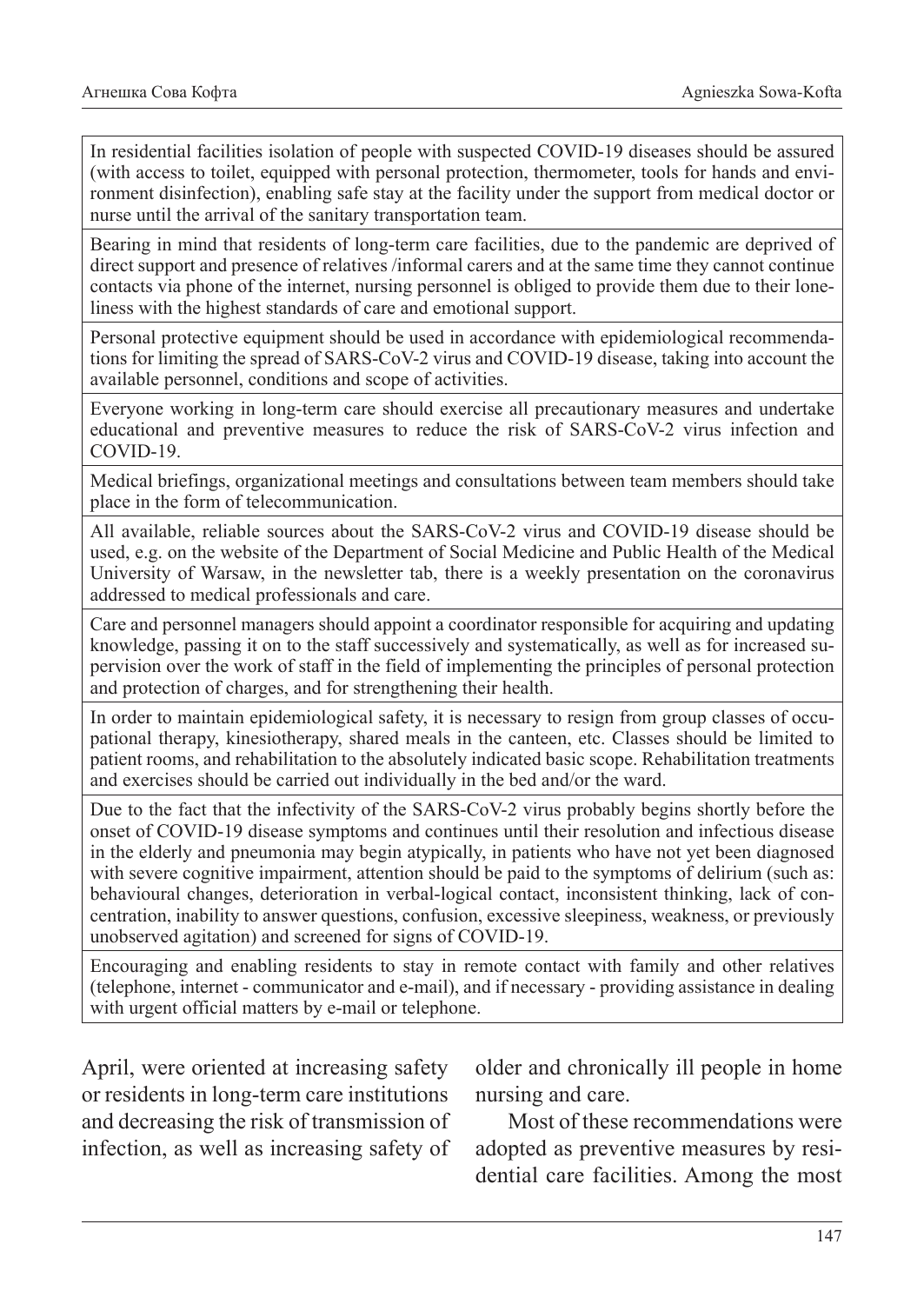important ones, potentially with a longterm effect, are limiting employment of nurses and carers to a single facility and introducing shifts of workers. Multiple employment is one the problem of the Polish long-term care and healthcare system. Nurses and carers are low paid, thus often undertaking employment in several facilities in order to make ends meet.

Other preventive measures were related to monitoring health status and caring for residents. Temperature measurement of workers and cared for was introduced. Protection equipment (masks, gloves, disinfection of rooms became obligatory. Further, social welfare homes have changed their way of organizing activities for residents. Rehabilitative services and activities engaging staff from outside the facility were abandoned in order to decrease contacts with outside world and the risk of transmission of infection to the facility. Activities within the facility were organized in regular, small groups. In summertime outside activities on the ground of care units (in gardens) were promoted. Further, social contacts of residents with their families were restricted to telephone calls, on-line chats or visits in prepared spaces, with glass in-between residents and their visitors<sup>3</sup>. Obviously, whilst decreasing the risk of COVID-19 transmission restriction of activities and social contact might negatively impact health status i.e. restricting access to rehabilitation of psychological condition of residents.

Intervention measures adopted by residential care facilities included isolation of residents with symptoms that might be related to COVID-19 and patients with confirmed infection. Residents who enter social welfare home after hospital care should have had also be tested for COV-ID-19 and isolated for 10 days. In case of the need for transformation of residents to hospitals due to COVID-19, in many cases the army intervenes and helps with evacuation.

The central government, besides consulting and promoting recommendations on preventive procedures in residential care, has undertaken activities to support employees and equip residential care units, though policy response and regulations varied between the two sectors: healthcare and social.

In the healthcare sector regulations in nursing and care units regarding prevention procedures were the same as in other healthcare units and included testing, isolation, single employment of personnel and quarantine of personnel at the risk of infection and transmission of SARS CoV-2 virus due to direct contact with an ill person. The Law on specific solutions related to prevention counteraction and combating COVID-19, other infectious diseases and crisis situations caused by them of March 2nd 2020 (*Ustawa z dnia 2 marca 2020 r. o szczególnych rozwiązaniach związanych z zapobieganiem, przeciwdziałaniem i zwalczaniem COVID-19, innych chorób zakaźnych oraz* 

*<sup>3</sup> https://www.gov.pl/web/rodzina/dobre-praktyki-domow-pomocy-spolecznej-w-czasie-pandemii*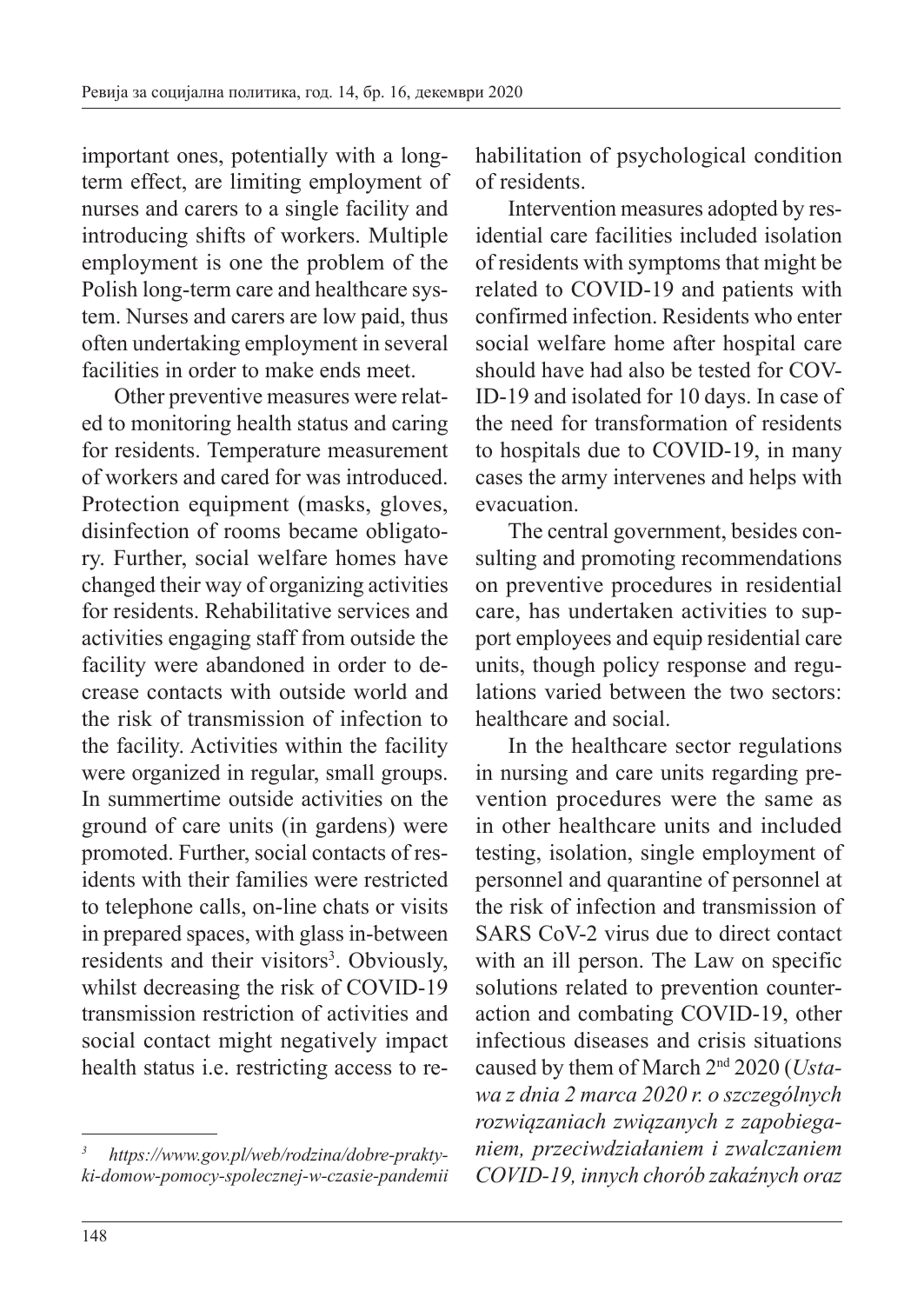*wywołanych nimi sytuacji kryzysowych*) introduced remuneration of medical staff on quarantine due to COVID-19 equal to 100% of salary in healthcare sector, creating inequalities between staff employed in healthcare and social sector while regular rate of remuneration in case of sickness (80%) has not been changed. At the same time – facing employment shortages – workers in many cases had to perform their duties while on quarantine. These inequalities have been strongly opposed by the trade unions of social workers.

In the social sector additional financial resources were dedicated to temporarily increase remuneration of employees. Still, trade unions were drawing attention to the fact that not all of employed in long-term care received remuneration on-time and to inequalities in working conditions and wages between nursing and care employees in the healthcare and social sector. Financial resources, mostly coming from the European Social Fund, were also used to improve access to preventive equipment (i.e. masks, gloves, coveralls) and adaptation of rooms for the purpose of increase epidemiological safety.

## **Conclusions**

The unexpected pandemic had a strong impact on the long-term residential care, pointing to underdevelopment of the sector, exposing its imperfections and deficiencies and finally resulting in drawing public attention to the problems of assuring care to older and disabled, incapable of independent living.

The first reaction to the pandemic was quite chaotic, escalated by the lack of coordination between healthcare system and social assistance which resulted in poor access to medical visits and COVID-19 tests both: for the personnel and for the long-term care institutions' residents. It was not only long-term care, but also hospital care faced difficulties with high level of infections during first month of the pandemic. Nursing and care staff shortages, their poor recognition and prestige, as well as low remuneration were among the causes of multiple employment, which in turn contributed to transmission of the virus to institutional care units. This problem was partly solved by adopting wage increase and single employment rule, but only temporarily, whilst long-term solutions are needed as the population of nurses is ageing and the needs for long-term care will only be rising.

The pandemic stimulated discussion on the need for deinstitutionalization in long-term care, which is particularly lobbed for by representatives of the disabled. Deinstitutionalization understood as development of home based services is needed, though given the changes of the society, family changes and low fertility rate, residential care is a solution that is still need and in the months preceding the pandemic the demand for services was much greater than institutional abilities of the public sector entities could meet. The pandemic might decrease this demand on the one hand and impact on the quality of services provided on the other, with higher hygienic standards.